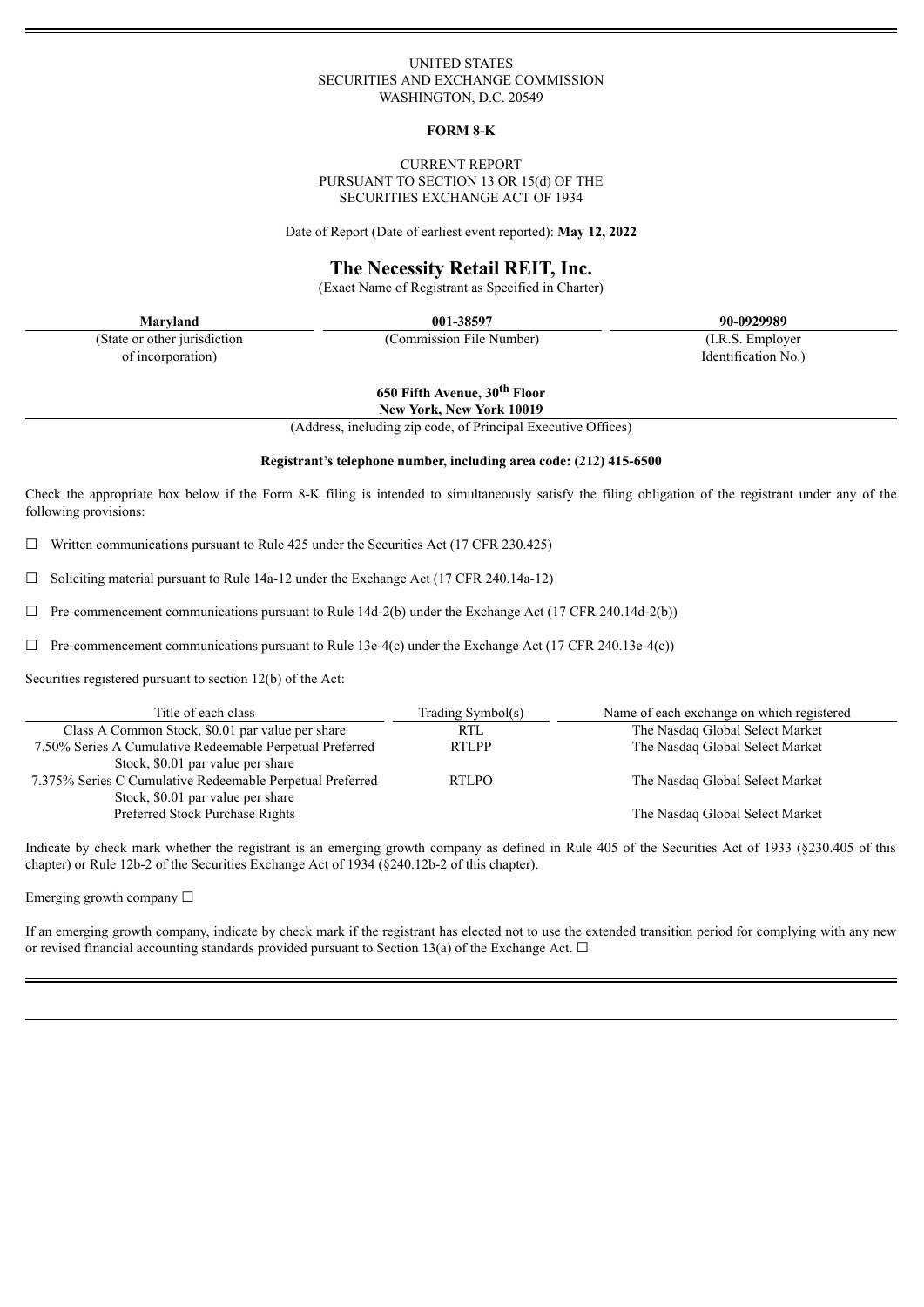## **Item 7.01. Regulation FD Disclosure.**

On May 12, 2022, The Necessity Retail REIT, Inc. (the "Company") issued a press release, a copy of which is attached as Exhibit 99.1 to this Current Report on Form 8-K. Such press release shall not be deemed "filed" for any purpose, including for the purposes of Section 18 of the Securities Exchange Act of 1934, as amended (the "Exchange Act"), or otherwise subject to the liabilities of that Section. The information in Item 7.01, including Exhibit 99.1, shall not be deemed incorporated by reference into any filing under the Exchange Act or the Securities Act of 1933, as amended, regardless of any general incorporation language in such filing.

## **Item 9.01. Financial Statements and Exhibits.**

## **(d) Exhibits**

| <b>Exhibit No</b> | Description                                                                                                   |
|-------------------|---------------------------------------------------------------------------------------------------------------|
|                   | 99.1 Press Release dated May 12, 2022                                                                         |
|                   | 104 Cover Page Interactive Data File - the cover page XBRL tags are embedded within the Inline XBRL document. |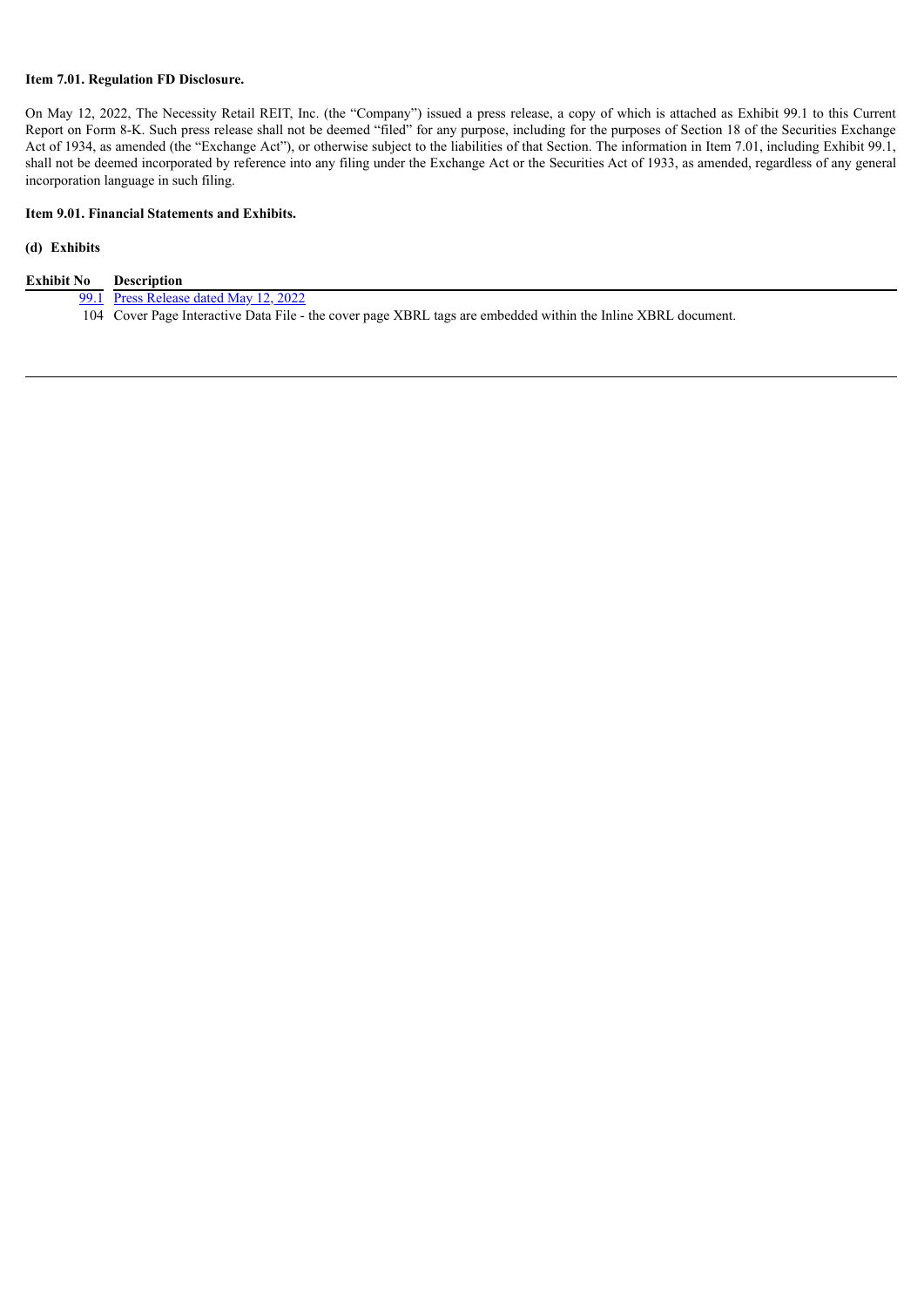## **SIGNATURES**

Pursuant to the requirements of the Securities Exchange Act of 1934, the registrant has duly caused this report to be signed on its behalf by the undersigned hereunto duly authorized.

# **THE NECESSITY RETAIL REIT, INC.**

Date: May 12, 2022 By: /s/ Edward M. Weil, Jr.

Name: Edward M. Weil, Jr. Title: Chief Executive Officer and President